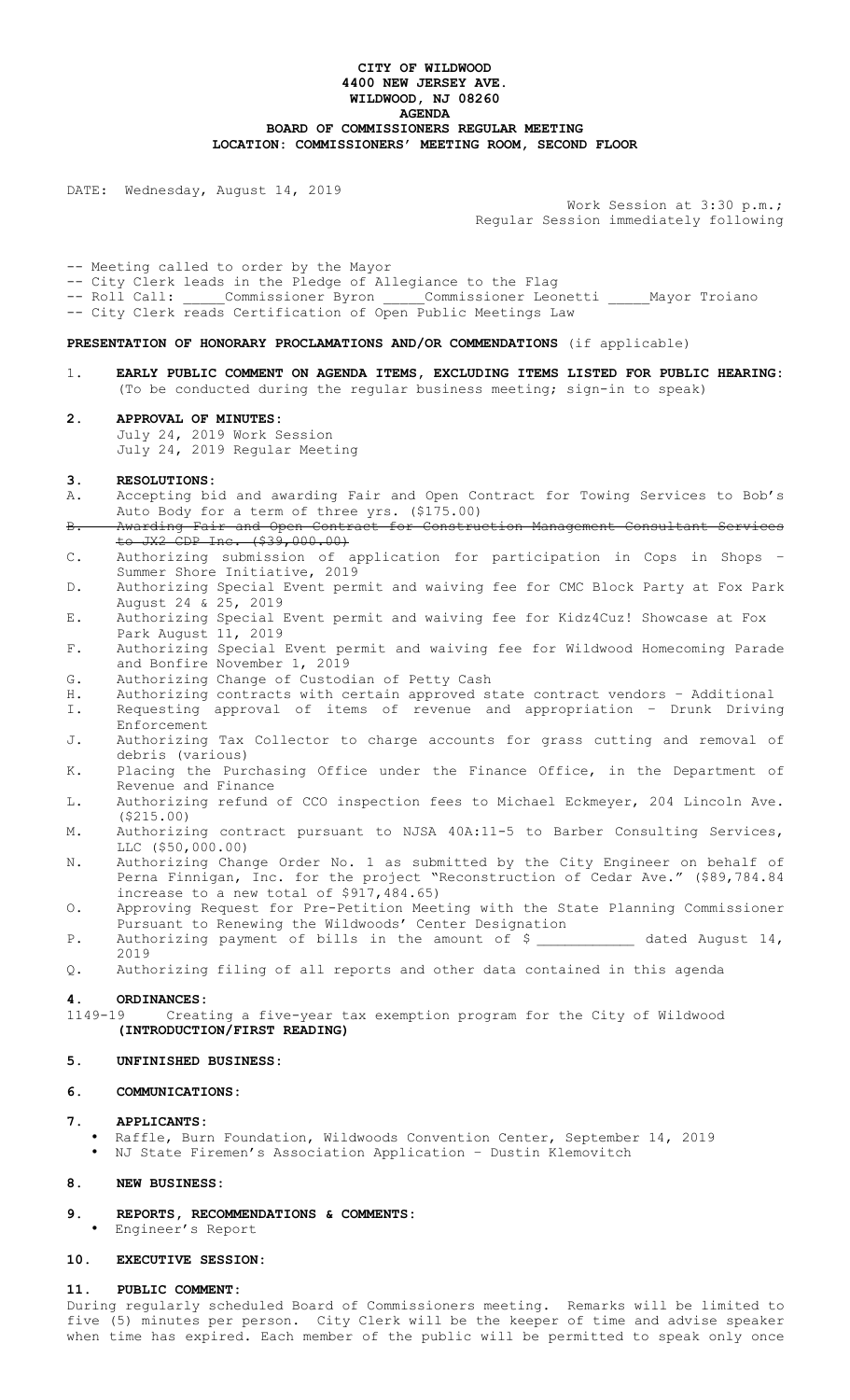per meeting. Criticism of public employees will be directed to the Human Resources Department during work hours only.

AGENDA ITEMS MAY BE ADDED/DELETED FROM THIS AGENDA AT THE DISCRETION THE GOVERNING BODY